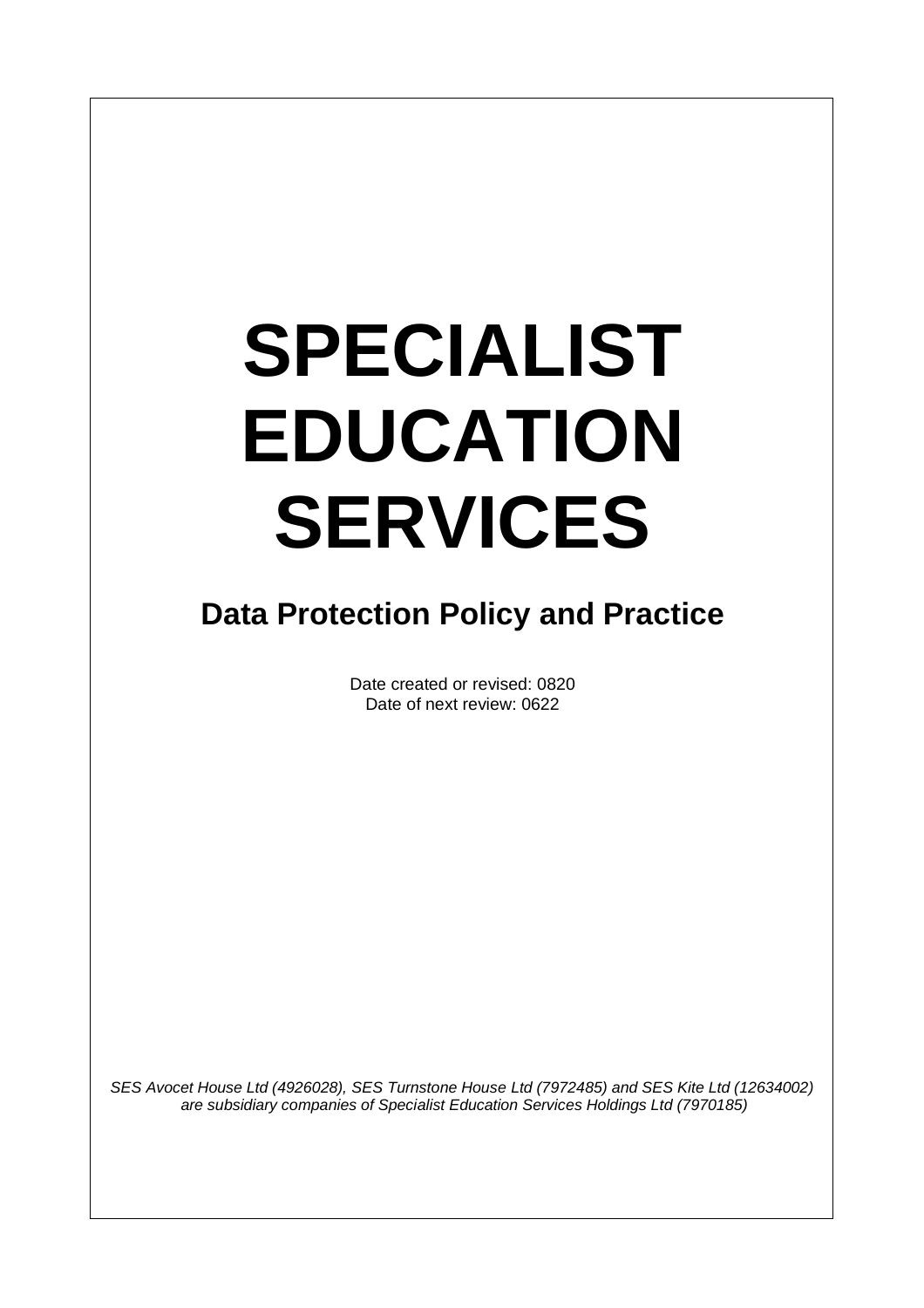# **CONTENTS**

| 1            | <b>INTRODUCTION</b>         |                                                                                                                                                                                                                 |                                                                 |  |  |
|--------------|-----------------------------|-----------------------------------------------------------------------------------------------------------------------------------------------------------------------------------------------------------------|-----------------------------------------------------------------|--|--|
|              | 1.1                         | Purpose                                                                                                                                                                                                         | $\overline{4}$                                                  |  |  |
|              | 1.2                         | Summary                                                                                                                                                                                                         | 4                                                               |  |  |
|              | 1.3                         | <b>Status of this Policy</b>                                                                                                                                                                                    | 4                                                               |  |  |
|              | 1.4                         | <b>Further Advice</b>                                                                                                                                                                                           | $\overline{4}$                                                  |  |  |
| $\mathbf{2}$ | <b>GOVERNING PRINCIPLES</b> |                                                                                                                                                                                                                 |                                                                 |  |  |
|              | 2.1                         | Principles                                                                                                                                                                                                      | 5                                                               |  |  |
|              |                             | 2.1.1 Lawfulness, Fairness and Transparency<br>2.1.2 Purpose Limitation<br>2.1.3 Data minimisation<br>2.1.4 Accuracy<br>2.1.5 Storage Limitation<br>2.1.6 Integrity and Confidentiality<br>2.1.7 Accountability | 5<br>5<br>5<br>$\,$ 6 $\,$<br>$\,6$<br>$\,6$<br>$6\phantom{1}6$ |  |  |
|              | 2.2                         | Compliance with the Principles                                                                                                                                                                                  | $\overline{7}$                                                  |  |  |
|              | 2.3                         | <b>Responsibility for Compliance</b>                                                                                                                                                                            | $\overline{7}$                                                  |  |  |
| 3            | <b>LEGAL BASIS</b>          |                                                                                                                                                                                                                 |                                                                 |  |  |
|              | 3.1                         | Consent                                                                                                                                                                                                         | 8                                                               |  |  |
|              | 3.2                         | Legitimate Interests                                                                                                                                                                                            | 8                                                               |  |  |
|              | 3.3                         | Contract                                                                                                                                                                                                        | 9                                                               |  |  |
|              | 3.4                         | <b>Legal Obligation</b>                                                                                                                                                                                         | $\boldsymbol{9}$                                                |  |  |
|              | 3.5                         | <b>Vital Interests</b>                                                                                                                                                                                          | $9\,$                                                           |  |  |
|              | 3.6                         | <b>Public Interest</b>                                                                                                                                                                                          | 9                                                               |  |  |
| 4            | <b>REQUIREMENTS</b>         |                                                                                                                                                                                                                 |                                                                 |  |  |
|              | 4.1                         | <b>Notices</b>                                                                                                                                                                                                  | 9                                                               |  |  |
|              | 4.2                         | <b>Transfers</b>                                                                                                                                                                                                | 10                                                              |  |  |
|              | 4.3                         | Retention                                                                                                                                                                                                       | 10                                                              |  |  |

SES: Data Protection Policy and Practice: 0820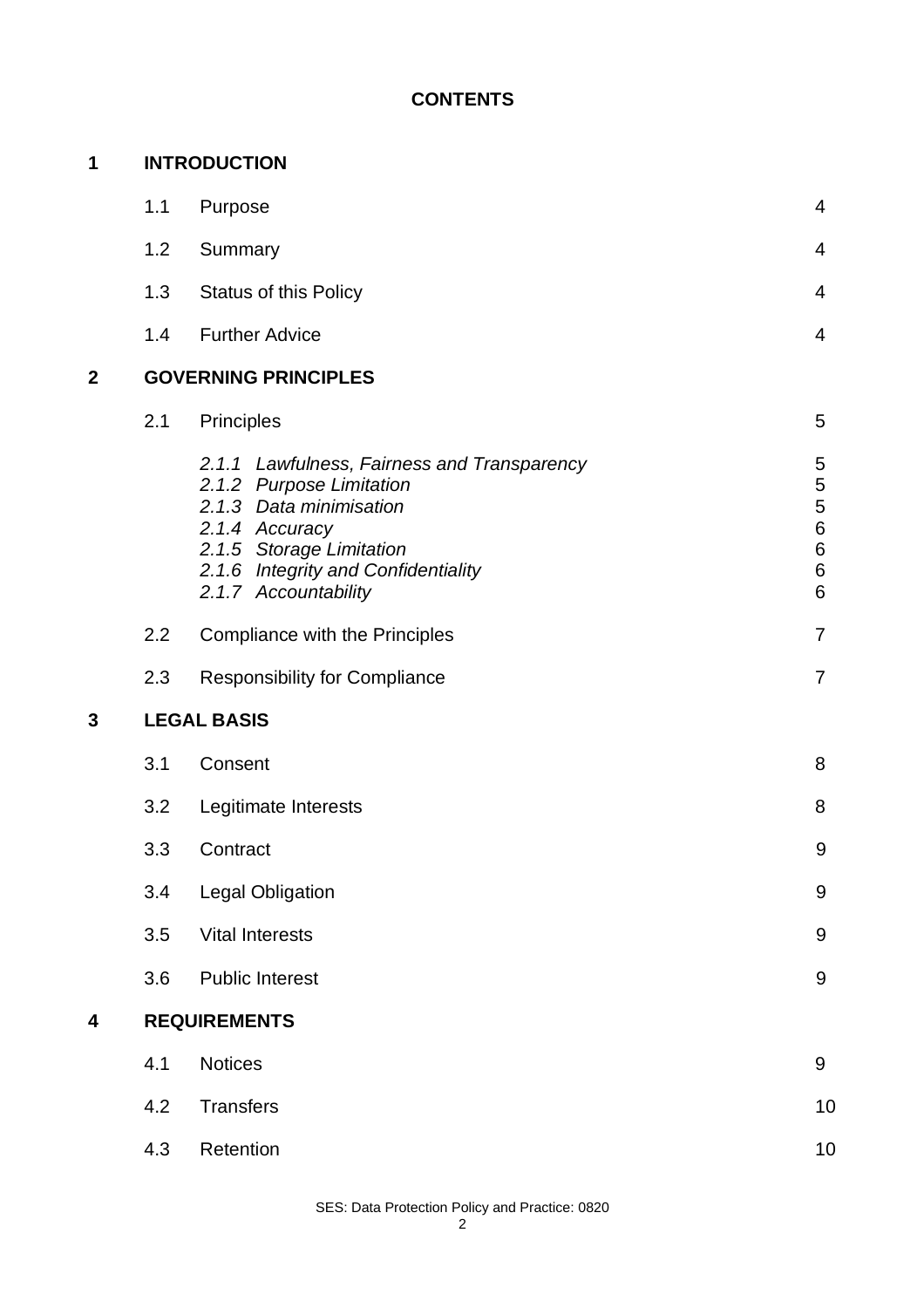|   | 4.4                           | Disposal of Information                                              | 10 |  |
|---|-------------------------------|----------------------------------------------------------------------|----|--|
|   | 4.5                           | Data Protection by Design / Data Protection by Default - Approach    | 10 |  |
|   | 4.6                           | <b>Data Protection Impact Assessment</b>                             | 11 |  |
| 5 | <b>DATA SUBJECT RIGHTS</b>    |                                                                      |    |  |
|   | 5.1                           | <b>Summary of Rights</b>                                             | 11 |  |
|   | 5.2                           | Right to be Informed                                                 | 11 |  |
|   | 5.3                           | <b>Right of Access (Subject Access Requests)</b>                     | 12 |  |
|   | 5.4                           | <b>Right to Rectification</b>                                        | 12 |  |
|   | 5.5                           | Right to Erase (Right to be forgotten)                               | 12 |  |
|   | 5.6                           | <b>Right to Restriction</b>                                          | 13 |  |
|   | 5.7                           | <b>Right to Data Portability</b>                                     | 13 |  |
|   | 5.8                           | <b>Right to Object</b>                                               | 13 |  |
|   | 5.9                           | Rights in Relation to Automated Decision Making, Including profiling | 13 |  |
|   | 5.10                          | <b>Right to Complain</b>                                             | 14 |  |
|   | 5.11                          | <b>Right to Bring Legal Proceedings</b>                              | 14 |  |
|   | 5.12                          | <b>Requests</b>                                                      | 14 |  |
| 6 | <b>STAFF RESPONSIBILITIES</b> |                                                                      |    |  |
|   | 6.1                           | Staff Responsibilities for their Own Data                            | 14 |  |
|   | 6.2                           | Responsibilities for Other's Data                                    | 15 |  |
|   | 6.3                           | <b>Access Restriction</b>                                            | 15 |  |
|   | 6.4                           | <b>Special Categories</b>                                            | 15 |  |
|   | 6.5                           | <b>Email Communication</b>                                           | 16 |  |
| 7 |                               | <b>DBS CHECKS</b>                                                    | 16 |  |
| 8 |                               | <b>MEDICAL INFORMATION</b>                                           | 17 |  |
| 9 | <b>APPENDICES</b>             |                                                                      | 17 |  |

SES: Data Protection Policy and Practice: 0820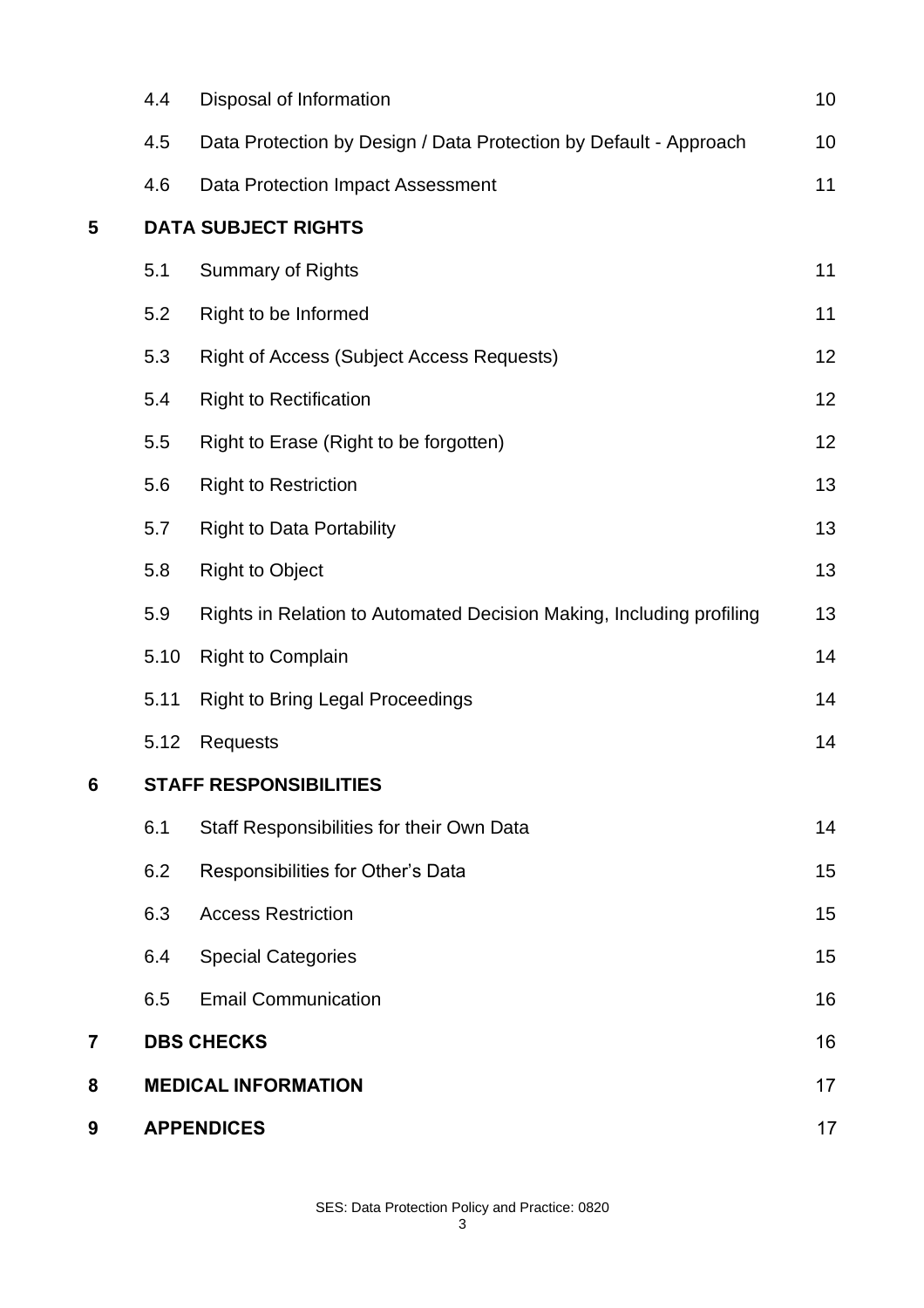# **1 INTRODUCTION**

This policy governs the use of personal information within SES so that all staff, parents, children, young adults, contractors and other individuals will have a clear idea of the limits of use of personal information, and where to go for further advice.

### 1.1 PURPOSE

This policy lays down the principles for the processing of personal information, whether it relates to staff, suppliers, visitors, customers or others. Personal information means any information relating to a living, natural person, who can be identified either directly or indirectly. Processing personal information includes the obtaining, handling, processing, transporting, storing, destruction and disclosure of personal information.

It is not designed to replace practical advice from the Data Protection Officer. Nor is it intended to provide all the answers to questions concerning the use of personal information in particular areas, such as HR, IT or marketing.

Additional guidance notes on specific issues (e.g. Subject Access Rights) are also available from the relevant policy document.

### 1.2 SUMMARY

SES will use the personal information of individuals fairly, lawfully, transparently and in a manner consistent with its valid business interests and at the same time, respecting the fair and lawful privacy requirements of those individuals concerned.

# 1.3 STATUS OF POLICY

Staff who process personal information on behalf of SES must adhere to the terms of this policy and any breach will be taken seriously and may result in formal disciplinary action.

This policy should be read in conjunction with the following Policy and Practice documents:

- Communications
- Acceptable Use of Technology

Any questions or concerns about the interpretation or operation of this policy should be taken up in the first instance with a line manager or the Data Manager (currently the Principal of the establishment). The Data Protection Officer is also available for advice.

Any staff who consider this policy has not been followed should raise this matter with their relevant manager within SES or (if an employee related issue) the Principal. If the matter is not resolved it should be raised as a formal grievance.

#### 1.4 FURTHER ADVICE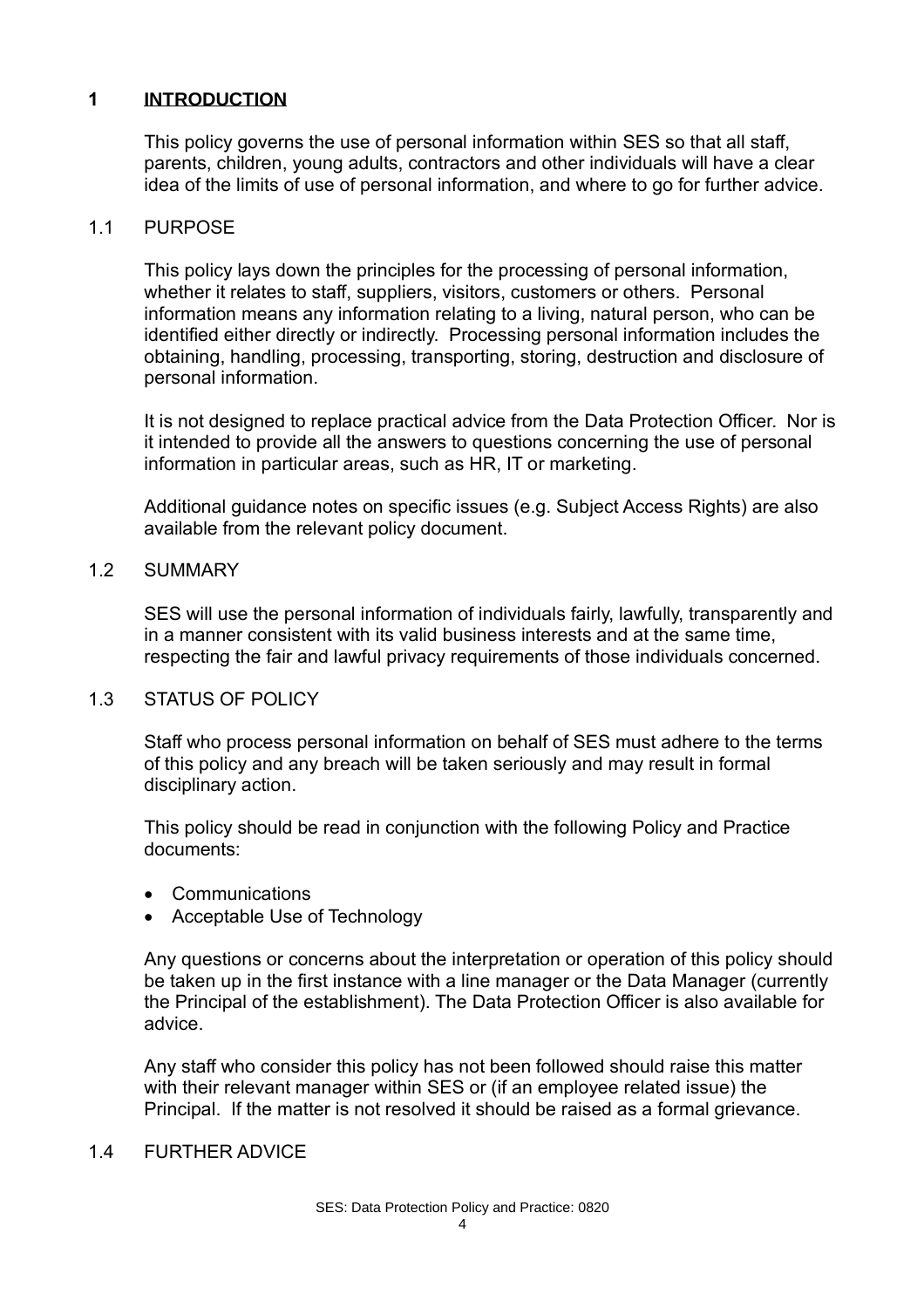Further advice may be obtained from your line manager, the Data Manager or the Data Protection Officer who can be contacted at [DPO@priviness.eu.](mailto:DPO@priviness.eu)

# **2 GOVERNING PRINCIPLES**

# 2.1 DATA PROTECTION PRINCIPLES

Personal information will be used within SES by its staff according to the principles of applicable data protection legislation (the "DP Legislation"), meaning the General Data Protection Regulation ("GDPR"), the Data Protection Act ("DPA") and the Privacy and Electronic Communications Regulations ("PECR"). The principles require that personal information will be:

### 2.1.1 Lawfulness, Fairness and Transparency

The DP Legislation seeks to ensure that processing is carried out lawfully, fairly and transparently without adversely affecting the freedoms, interests and rights of the individual concerned.

For personal information to be processed lawfully, certain conditions have to be met. These may include, among other things, requirements that the individual data subject has consented to the processing, or that the processing is necessary for the performance of the contract with the individual, for compliance with a legal obligation, the vital interest of the data subject, or the legitimate interest of SES or the party to whom the information is disclosed.

DP Legislation imposes specific requirements in relation to electronic marketing (e.g. email, Apps, social media and SMS), telephone marketing and the use of tracking or profile analysis technology (e.g. to deliver targeted online advertising). It is very important to that staff seek advice from internal teams, including the Data Manager before undertaking such activities on behalf of SES. The Data Protection Officer is also available for advice.

Before personal information is passed to third parties, including law enforcement agencies, government bodies, investigators or anyone else, it is important that full consideration is made of the possible data protection implications of doing so. All staff should contact the Data Manager where there are questions or doubts regarding a particular request. The Data Protection Officer is also available for advice to the Data Manager.

# 2.1.2 Purpose Limitation

Personal information may only be processed for the specific purposes notified to the individual when the information was first collected or for any other purposes specifically permitted by the DP Legislation. This means that personal information must not be collected for one purpose and then used for another, unless the other purpose is also specified.

# 2.1.3 Data Minimisation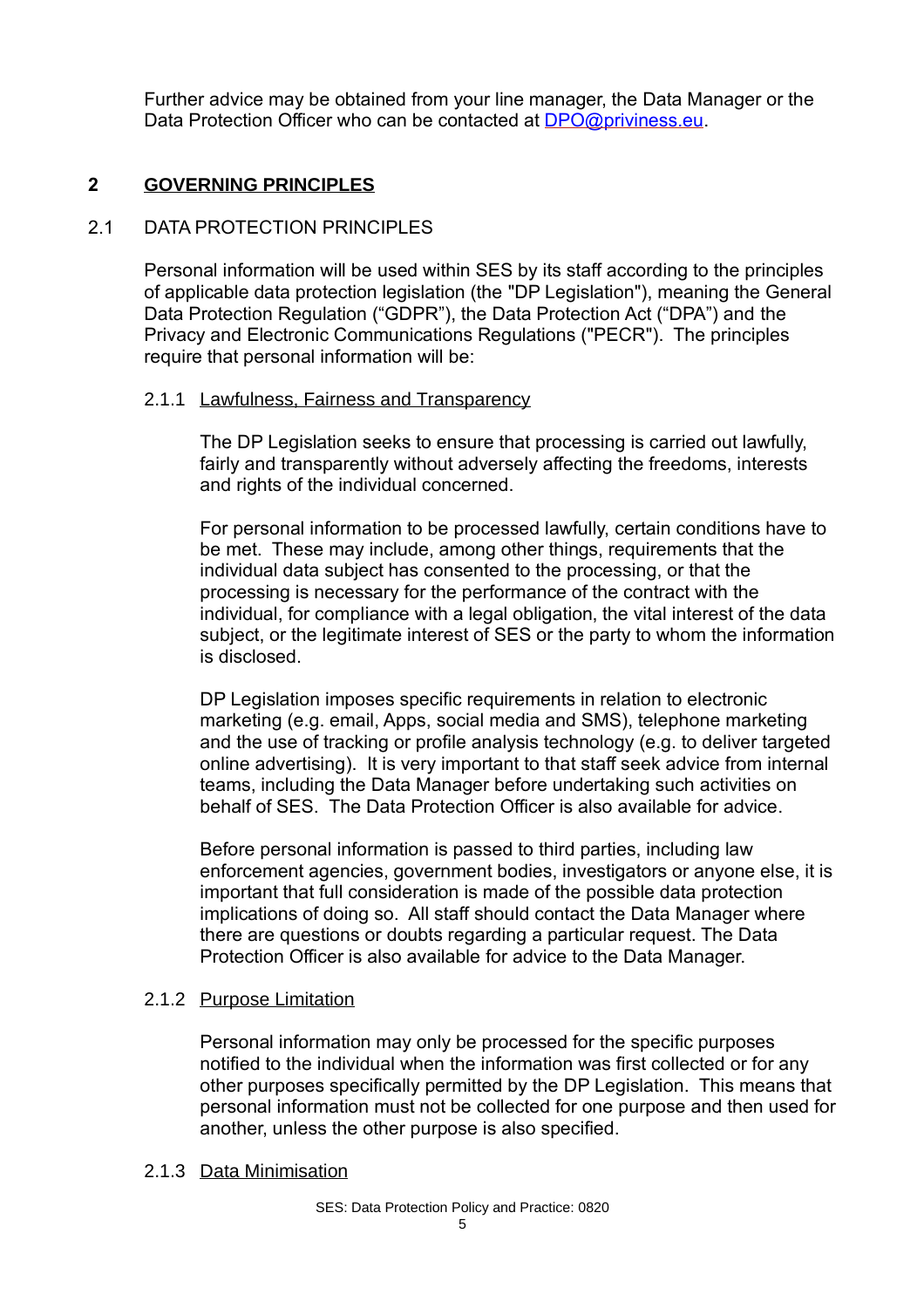Only personal information that is necessary for the purposes specified should be collected. Any data which is not necessary for that purpose should not be collected in the first place.

### 2.1.4 Accuracy

Information which is incorrect or misleading is not accurate and steps should therefore be taken to check the accuracy of any personal information at the point of collection and at regular intervals afterwards. Inaccurate or out-ofdate information should be securely destroyed.

### 2.1.5 Storage Limitation

Personal information should not be kept longer than is necessary for the purpose for which it was collected. This means that data should be destroyed or erased from our systems when it is no longer required.

### 2.1.6 Integrity and Confidentiality

SES must ensure that appropriate safeguarding measures are taken against unlawful or unauthorised processing of personal data, and against the accidental loss of, or damage to, personal data. Individual data subjects may apply to the courts for compensation if they have suffered damage or distress from such a loss.

Tough new obligations to notify, in certain situations, regulators (and affected individuals) now exist if the above mentioned safeguarding measures fail to protect personal information. It is therefore very important that you immediately report any suspected incident to the Data Manager and the Data Protection Officer.

The DP Legislation requires SES to put in place procedures and technologies to maintain the security of all personal data from the point of collection to the point of destruction, be it paper-based or in electronic format.

Personal data may only be transferred to a third-party data processor (such as a supplier or service provider to SES or a group company) if they agree to comply with those procedures and policies, or if they put in place adequate measures. DP Legislation also requires SES to have a written contract in place with all suppliers or service providers who will process their personal information. It is therefore important that procurement are involved in all such arrangements, that the correct procurement templates are used and/or that internal legal teams are consulted prior to the engagement of suppliers and partners who will either process personal information per SES instructions or jointly process personal data.

#### 2.1.7 Accountability

SES must ensure that we are able to evidence compliance with DP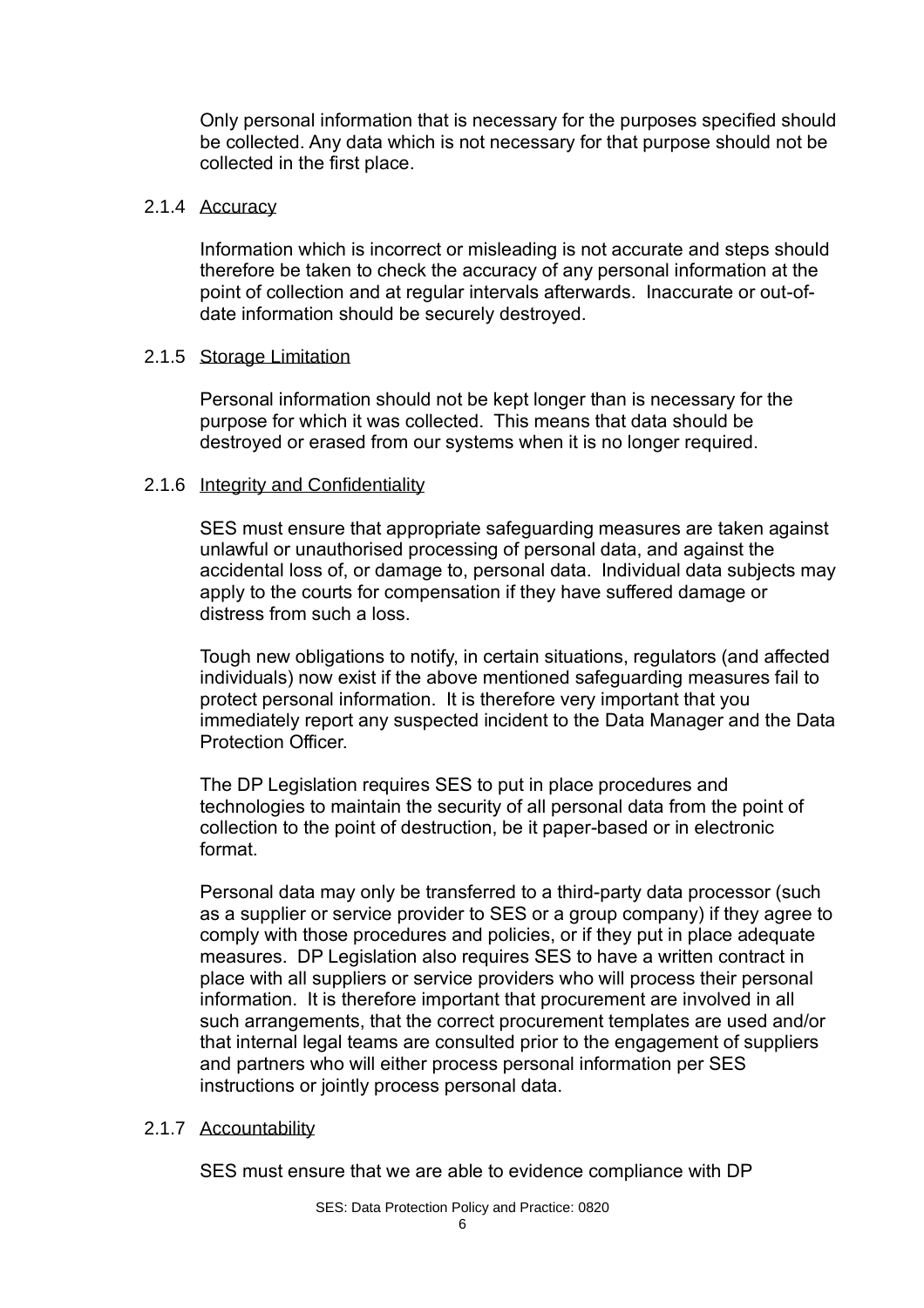Legislation.

For example, that all the above principles have been applied, documentation is up to date, training on data protection and privacy has been completed, and security measures are complied with.

# 2.2 COMPLIANCE WITH THE PRINCIPLES

In order to meet the requirements of the principles SES will:

- observe the conditions regarding the fair, lawful and transparent collection and processing of personal information;
- meet its obligations to specify the purposes for which personal information is used;
- collect and process personal information only to the extent it is required for SES's valid business interests and where there is a legal basis for doing so;
- ensure the quality of the personal information used;
- adopt a data retention and disposal policy that includes the length of time personal information is held;
- ensure that the rights of individuals about whom personal information is held can be fully exercised under the respective DP Legislation;
- take appropriate technical and organisational safeguarding measures (which include strict Personnel access controls) to protect personal information including following the policy guidelines set out in SES IT Communications Policy and IT Acceptable Use of Technology Policy;
- ensure that any contractor, agent or other third party who processes personal information on SES's behalf does so under a written contract requiring that third party to:
	- o only process the personal information in accordance with SES's instructions; and
	- o take appropriate technical and organisational security measures to safeguard personal information; and
	- o ensure that personal information is not transferred outside the European Economic Area without suitable safeguards; and
	- o confirm destruction of all information. This should include paper, electronic and consideration should be given to backup media; and
	- o which contains additional data processing clauses which are specified in the DP Legislation.

# 2.3 RESPONSIBILITY FOR COMPLIANCE

SES is a data controller (and, in certain circumstances, also a processor) responsible for complying with the DP Legislation.

It is the responsibility of each member of staff to comply with this policy when using personal information relating to team members, customers or others.

The Data Manager has responsibility for this policy and it's review.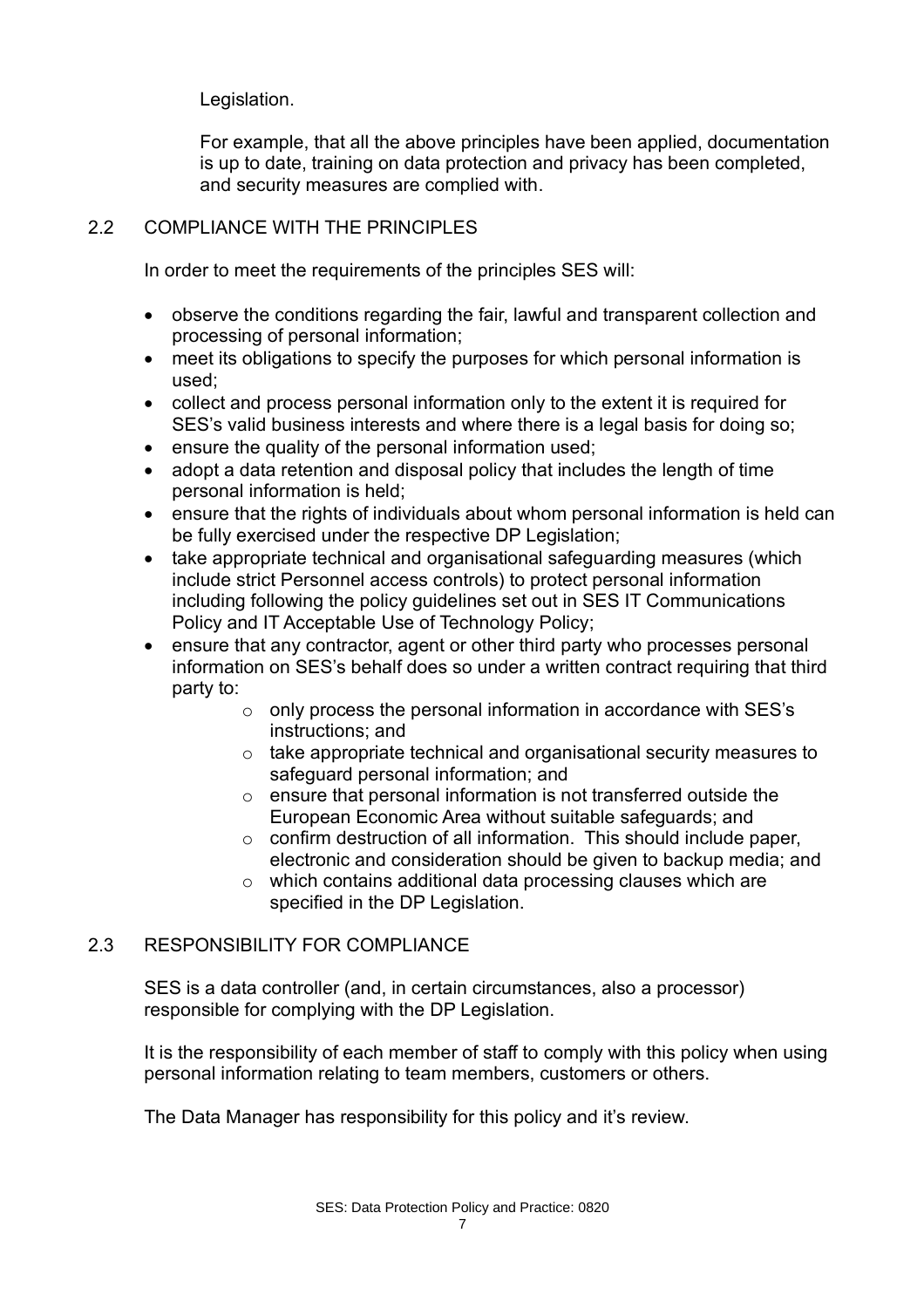# **3 LEGAL BASIS**

All processing must be lawful, which means that there must be one of the following legal grounds established before processing can take place:

# 3.1 CONSENT

When using consent, SES must be able to demonstrate that consent has been unequivocally given, not just implied. Consent cannot apply to children under 13 vis-à-vis online unless the holders of parental responsibility have provided it. Nor can consent be coerced, for example, forced consent as part of a contract. Consent is a valid legal basis for processing of special categories of personal information. Consent must be prominent in any privacy statement:

- freely given, specific, informed and unambiguous
- a clear affirmative action, signifying agreement to the processing of their personal information

When consent is given in the context of a statement which also concerns other matters, the request for consent needs to be presented in a manner which is clearly distinguishable from the other matters, in an intelligible and easily accessible form, using clear and plain language.

When consent is provided, it must be able to be withdrawn at any time with as much ease as it was originally given. If withdrawn, the information must be erased. The right to data portability applies in the case of contract being the legal basis.

When carrying out any direct marketing using personal information SES will:

- only market to those individuals under the correct legal basis, such as consent, and for the specific purposes notified to the guest or customer when the personal information was collected;
- use safeguarding measures such as the Telephone Preference Service, Mailing Preference Service and other third party suppression lists where appropriate;
- use standard SES consent wording; and
- require third party partners to use an approach compatible with this document when capturing consents on SES's behalf.

Any use of personal information for direct marketing purposes which is not in accordance with the requirements set out above must be approved, in advance, by the Data Manager and Data Protection Officer.

# 3.2 LEGITIMATE INTERESTS

It is always important to demonstrate the necessity for SES to process personal information for its legitimate interests if relying on this legal basis.

When using legitimate interests, SES must be able to demonstrate that there are no over-riding risks to the individuals' interests, rights or freedoms.

Therefore, SES's legitimate interests when weighed up against the risks to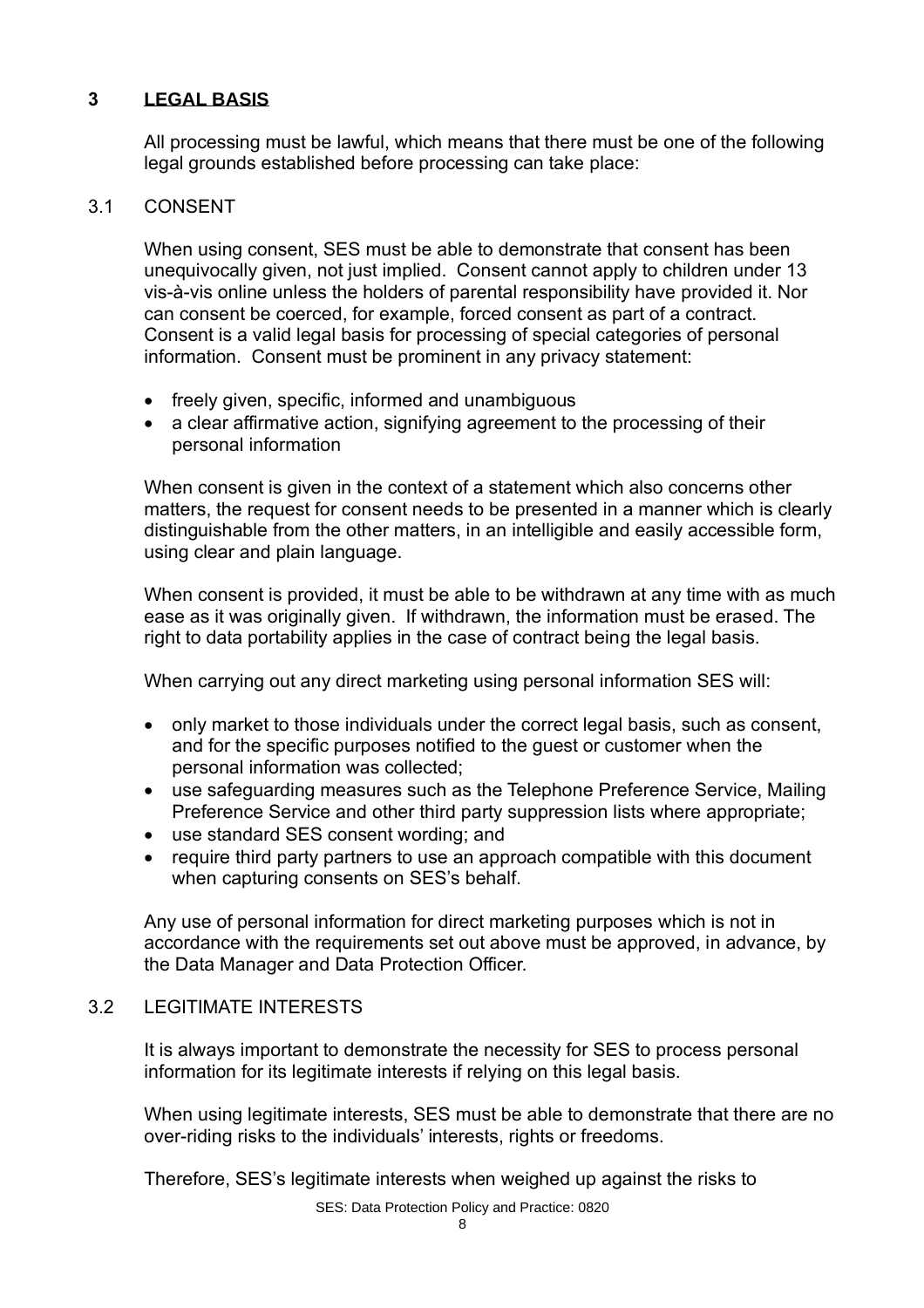individuals must always be taken into account when conducting a data protection impact assessment (required for any new system or process – or a significant change). Similarly, the mitigating measures that are applied need to be documented.

# 3.3 CONTRACT

When using contract as the legal basis, SES must be able to demonstrate that the necessity of the performance of a contract (or negotiation of a contract) with the individual, for example, employee, supplier or customer / guest.. The right to not being subject to automated decision-making, including profiling, does not apply where there is a necessity for the purposes and legal basis of a contract (or entering into a contract).

The right to data portability applies in the case of contract being the legal basis.

NB - Consent is presumed not to be freely given if it does not allow separate consent to be given if the performance of a contract, including the provision of a service, is dependent on the consent, despite such consent not being necessary for such performance.

# 3.4 LEGAL OBLIGATION

When there is a statutory obligation, SES must be able to demonstrate for the specific purposes of processing personal information what that legal obligation is, third parties who receive the personal information under the auspices of the obligation, and any retention obligations required.

# 3.5 VITAL INTERESTS

When using vital interests, SES must be able to demonstrate that there is a necessity to process personal information in the vital interests of the individual concerned. For example, capturing allergy information when taking a table booking.

# 3.6 PUBLIC INTEREST

When using public interest, SES must be able to demonstrate that there is a need to store personal information in the interests of the public. For example, for public safety and security purposes, retaining staff information to pass to emergency services personnel given some event.

# **4 REQUIREMENTS**

# 4.1 NOTICES

Individuals have the right to be informed regarding the specific purposes that their personal information is being processed before processing takes place, for how long the information will be stored and processed, who it is being shared with (including internationally), and if there is automated decision-making, including profiling.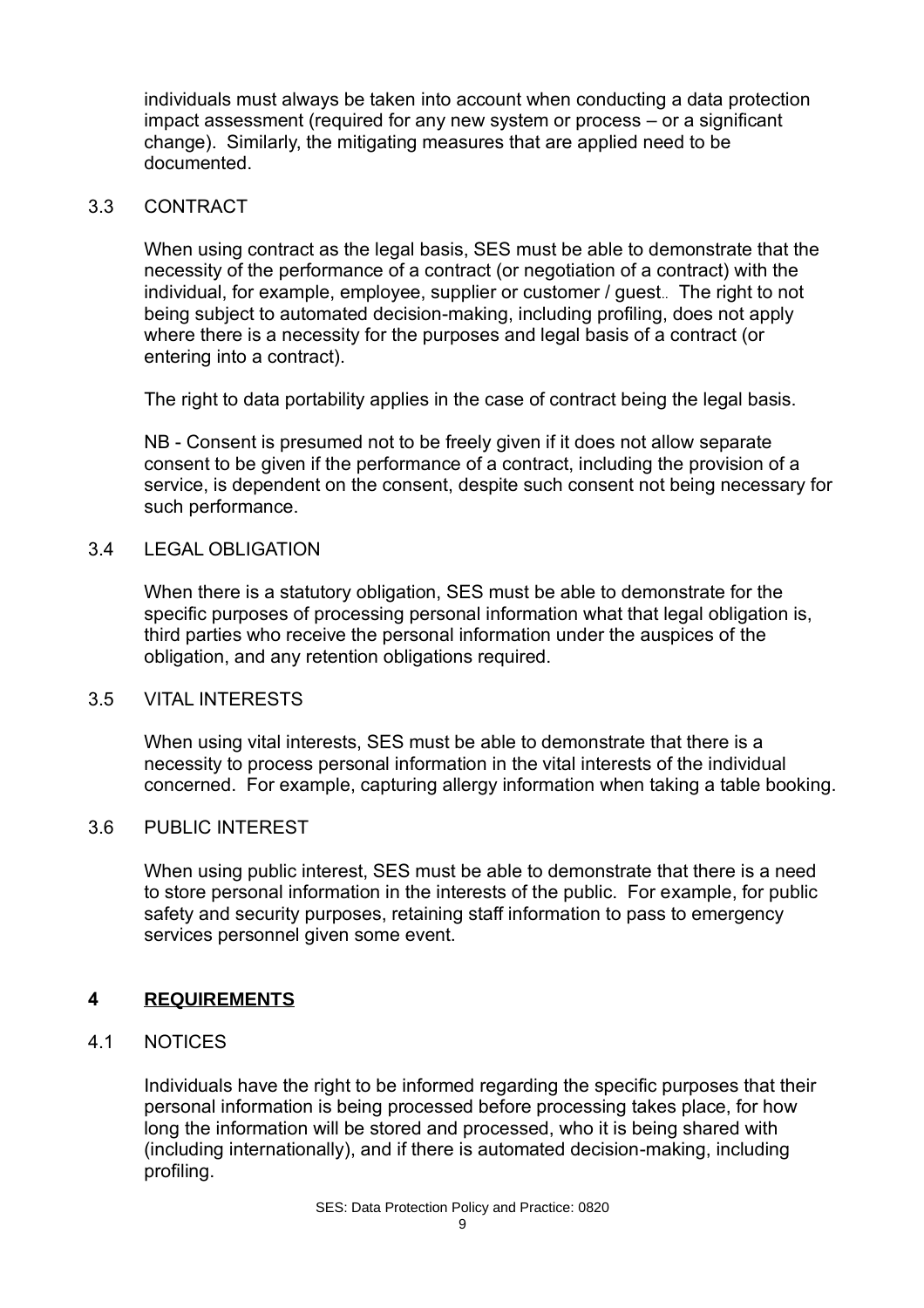An illustration of the SES standard wording can be found in the appendices.

# 4.2 TRANSFERS

The DP Legislation prohibits us from transferring personal information to countries outside the European Economic Area (EEA), unless SES first put in place additional safeguards.

For example, before transferring information, SES may need to enter into contracts with recipients in non-EEA countries which incorporate Standard Contractual Clauses approved by the EU Commission.

Any such transfers should be notified to the Data Manager and Data Protection Officer stating who the data is being shared with, and if it is subject to any automated decision-making, including profiling.

#### 4.3 RETENTION

In accordance with the principle of Data Minimization SES will hold data for no longer than is necessary for the original purpose for which the data was collected.

However, SES has a duty to retain some staff and child personal data for a significant period of time following their departure from the school and children's home, mainly for legal reasons, but also for other purposes such as being able to provide references.

Different categories of data will be retained for different periods of time.

4.4 DISPOSAL OF INFORMATION

Printed information will be shredded. Any computer or portable media containing information will be securely and permanently deleted and/or physically destroyed.

# 4.5 DATA PROTECTION BY DESIGN / DATA PROTECTION BY DEFAULT - APPROACH

SES ensures that policies reflect processes and a culture of respecting privacy. This includes ensuring that staff are accountable for the security and other safeguarding measures are adhered to, as well as collecting, processing storing, and only sharing it with those authorised and required to use it, only the personal information that is required, and only for as long as it is required for.

# 4.6 DATA PROTECTION IMPACT ASSESSMENT (DPIA)

DPIA guidance is to undertake an assessment from a risk-based perspective.

Any new process or system that includes innovative technologies or processing personal information or monitoring individuals on a large scale, where there is a higher risk to rights and freedoms of individuals affected.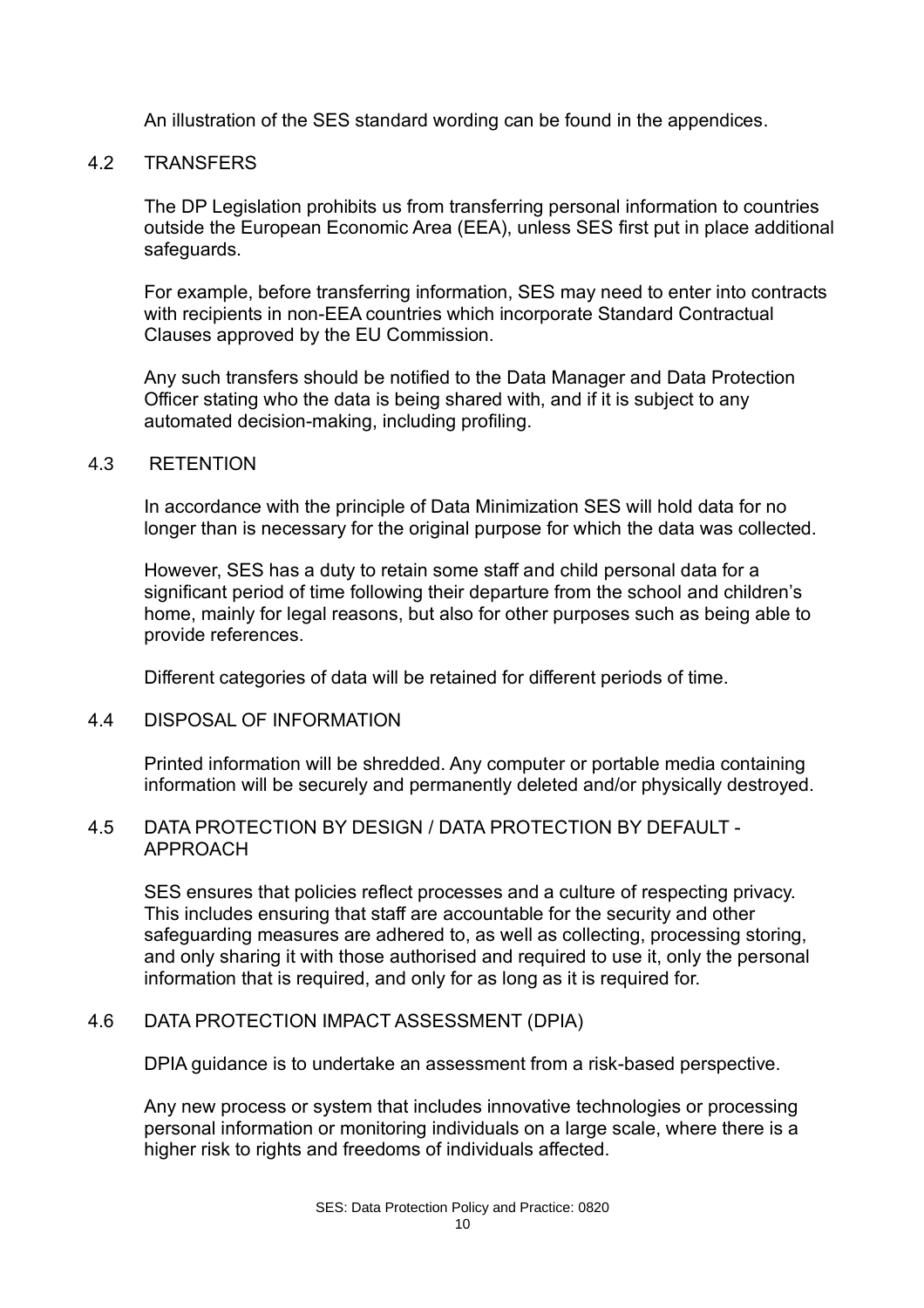# **5 DATA SUBJECT RIGHTS**

# 5.1 SUMMARY OF RIGHTS

The subjects of personal information held by, or on behalf of, SES ("Data Subjects") have a wide range of rights granted to them under the DP Legislation. Whilst SES can make use of personal information for specific purposes and where we can lawfully justify such use, an individual can still exercise significant control over what SES do. SES need to operate as a business and process personal information in a way which facilitates the rights of individuals to exercise this control.

Today's DP Legislation significantly enhances the rights available to individuals. A summary of each of the rights is set out below.

It is important that requests from individuals wishing to exercise any of the rights below are quickly identified and sent to the appropriate person for preparing a response. Personnel should not respond to such requests without first discussing the matter with their line manager, who may refer the matter to the Data Manager. If required the Data Manager will liaise with the Data Protection Officer.

# **(See also SES Data Subject Rights Process Policy and Practice Document)**

5.2 RIGHT TO BE INFORMED

Individuals have the right to be informed of how their personal information is being processed.

This must be provided in a privacy notice – the notice may be in the form of:

- a privacy statement or privacy policy, separate to a cookie policy (which is also required);
- an email signature, other correspondence, or information board in a public area;
- a privacy clause in an Employee Handbook; or
- a clause within the Terms and Conditions of a contract.

In general, individuals must be informed about:

- the purpose for processing their personal information,
- what information is processed, and
- for how long.

The notice should also include the contact details of SES and the Data Protection Officer.

Within the privacy notice, individuals also have the right to be informed whether any third parties are to be recipients of their personal information.

Similarly in the same notice, individuals have the right to be informed whether their personal information will be transferred to 3rd countries or international organisations – generally outside the European Economic Area not covered by the 'adequacy' regime or other safeguards, such as Binding Corporate Rules or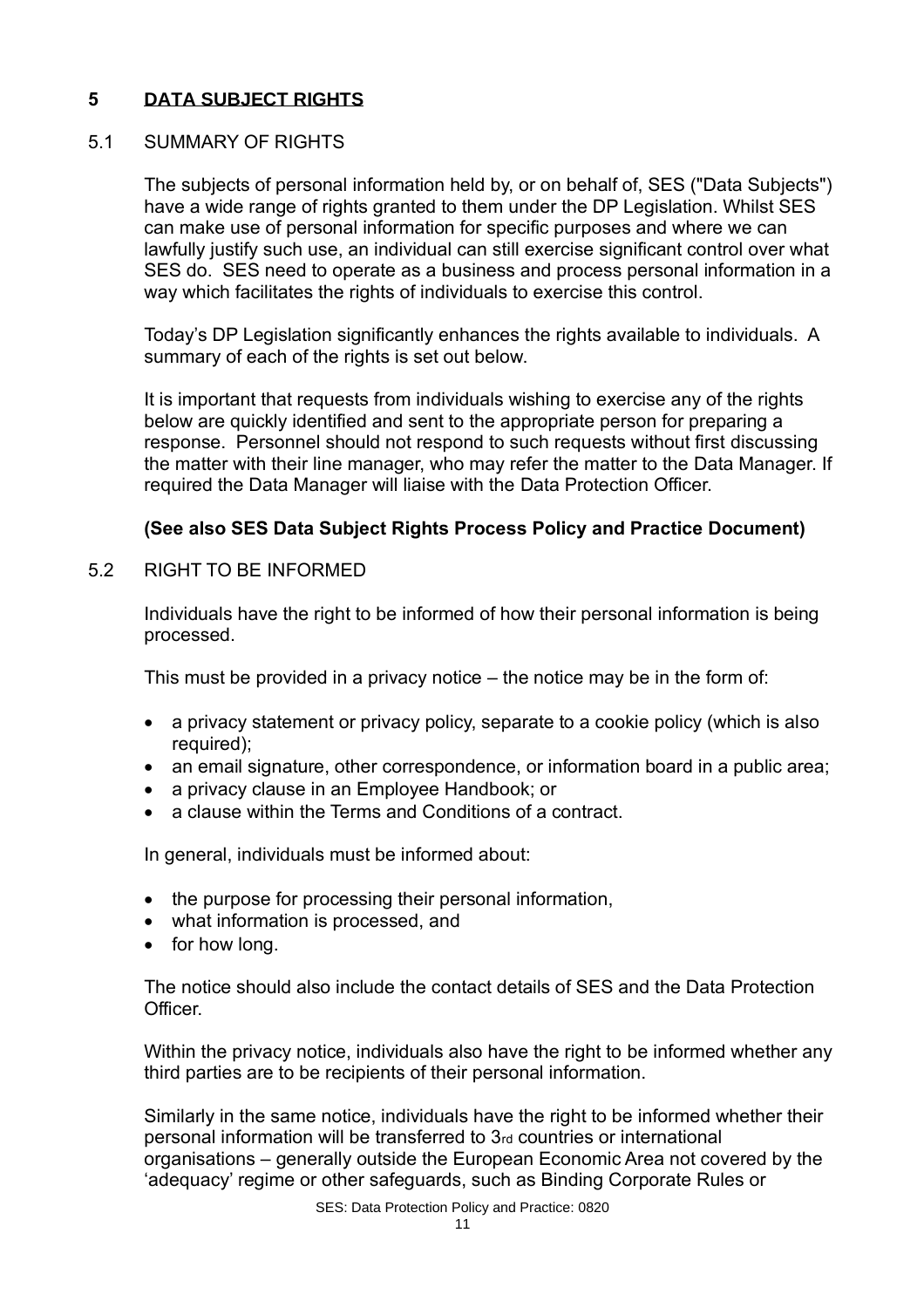Standard Contract Clauses.

# 5.3 RIGHTS TO ACCESS (SUBJECT ACCESS REQUESTS)

Individuals have the right to request that SES:

- confirm, amongst other things, whether SES are holding their personal information;
- provide them with a copy of that information, and
- provide them with supporting (and detailed) explanatory materials.

SES must comply with Subject Access Requests without undue delay and at the latest within one month of the request (although this can be extended in limited circumstances), and cannot charge individuals for making a request (except in specific situations). Particular care should be taken if a request from one individual would result in personal information of another individual being disclosed (seek advice from the Data Manager and Data Protection Officer, about whether such information should be redacted or its disclosure justified).

Please contact the Data Manager and Data Protection Officer if you receive a request for the release of personal information.

# 5.4 RIGHT TO RECTIFICATION

Individuals have the right to require SES to rectify inaccuracies in personal data held about them. In some circumstances, if personal information records are incomplete or inconsistent, individuals have the right to require SES to complete the data, make it consistent, or to record a supplementary statement correcting it.

Advice should be sought from the Data Manager and Data Protection Officer if uncertain.

# 5.5 RIGHT TO ERASE (RIGHT TO BE FORGOTTEN)

Individuals have the right to have their personal information erased in certain specified situations – in essence where the continued processing of it does not comply with DP Legislation.

Where an individual makes an erasure request, SES must respond without undue delay and in any event within one month (although this can be extended in limited circumstances).

There are a number of exemptions which apply to such requests, and staff should not assume that SES should delete personal information simply because they have received a request of this nature.

Such a request should be referred to the Data Manager and Data Protection Officer as soon as it is received.

# 5.6 RIGHT TO RESTRICTION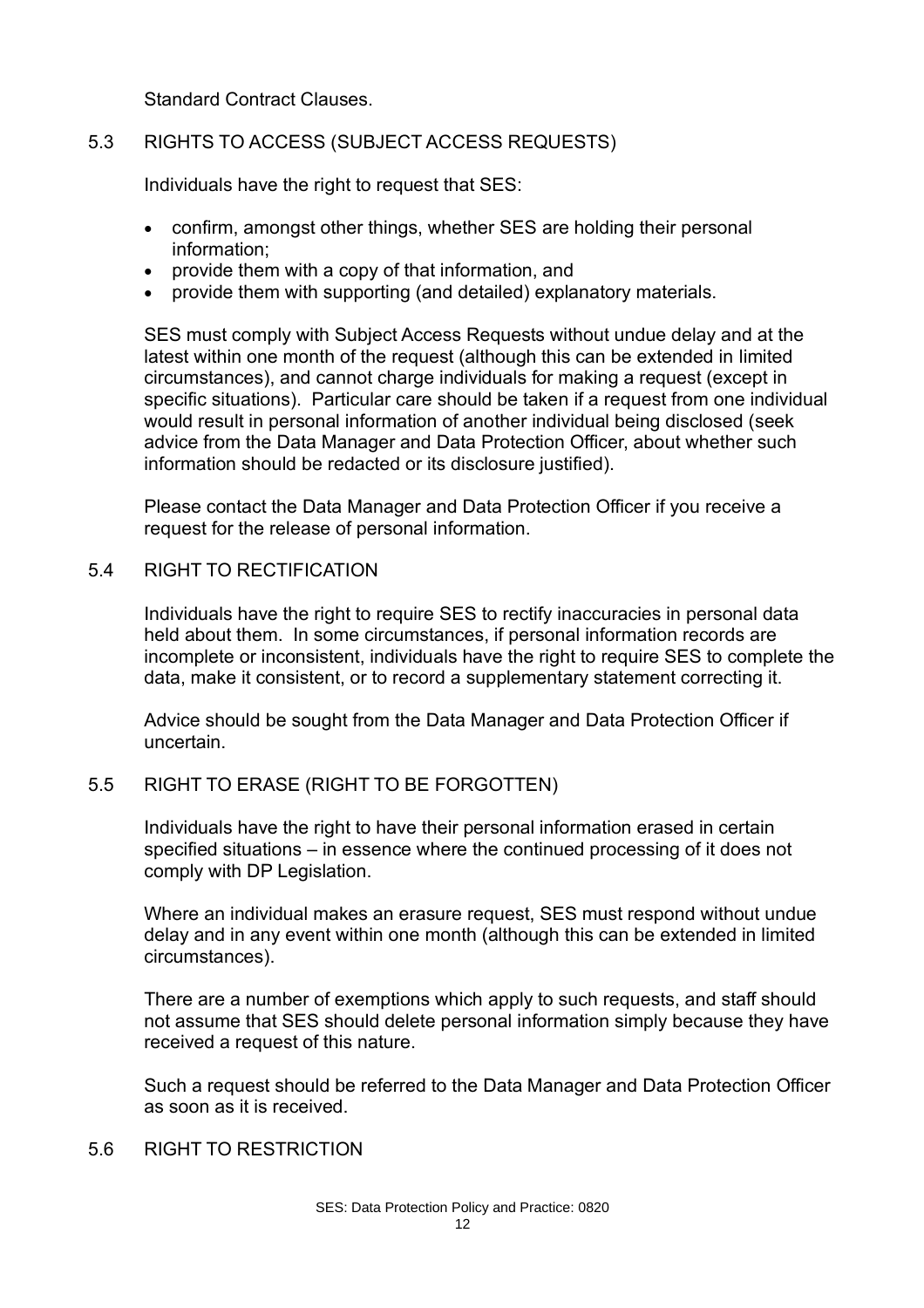This right allows individuals, in certain situations, to restrict use of their personal information. This might result in the use of it being limited to storage only, and could mean SES have to move personal information to separate IT systems, or temporarily block access to it.

This issue could arise in a situation where an individual is disputing the accuracy of information held, or where they are objecting to SES's right to continue to use their information and there is a need to take some time to establish whether we have a right to continue to do so.

Such a request should be referred to the Data Manager and Data Protection Officer as soon as it is received.

Advice should be sought from the Data Manager, who will liaise with the Data Protection Officer if uncertain.

# 5.7 RIGHT TO DATA PORTABILITY

Data portability goes beyond rights of access and requires SES to provide, on request, information to individuals in a structured, commonly used and machinereadable format. SES could also be asked by an individual to transmit personal information directly to another data controller in the same format.

This right only applies to electronic records which have been provided to SES by the individual themselves, or generated from their activity or observations of their activity (but not subsequent analysis of such activity), and only where SES hold the personal information because the company have the individual's consent or because of fulfilling a contract with them.

Such a request should be referred to the Data Manager and Data Protection Officer as soon as it is received.

#### 5.8 RIGHT TO OBJECT

Individuals have an absolute right to object to their personal information being processed for the purpose of direct marketing. If SES receive any such objection we must immediately cease such marketing activities in respect of that individual.

Individuals have a wider right to object to processing undertaken which is justified on the basis that it is in SES's legitimate interests (rather than because SES have their consent). If SES receive an objection of this nature the company must assess the objection and carefully consider if SES can demonstrate compelling legal grounds to continue to process the personal information.

Such a request should be referred to the Data Manager and Data Protection Officer as soon as it is received.

# 5.9 RIGHTS IN RELATION TO AUTOMATED DECISION MAKING, INCLUDING PROFILING

Individuals have rights which apply if SES take decisions about them which are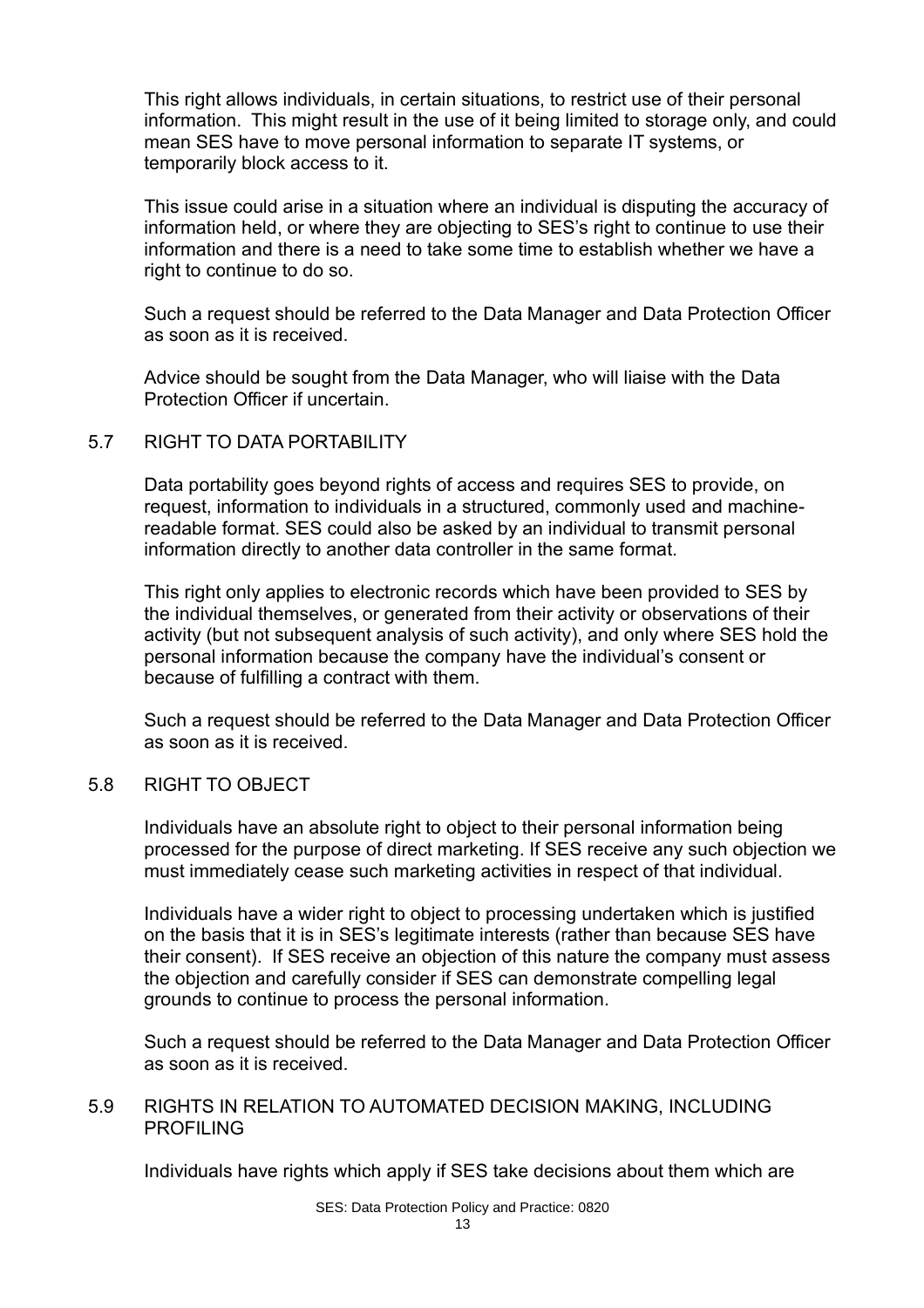based solely on automated processing (i.e. without human intervention) and which produce significant or legal effects on the individuals. An example of this would be the use of an algorithm to analyse alumni data and decide which groups of people receive preferential promotional offers.

SES can use such automated decision making in circumstances where there is a need to do so in order for SES to enter into a contract with the individual, or where SES have their explicit consent. However, SES need to be transparent with individuals about what decisions are taken in this way, and SES may need to put in place additional protective measures to protect the individuals concerned.

Such a request should be referred to the Data Manager and Data Protection Officer as soon as it is received.

# 5.10 RIGHT TO COMPLAIN

Individuals have the right to bring a complaint to the Information Commissioner, or other supervisory authority.

# 5.11 RIGHT TO BRING LEGAL PROCEEDINGS

Individuals have the right to seek judicial remedy through the Courts.

### 5.12 REQUESTS

Staff, students, alumni and other subjects of personal information held by, or on behalf of SES may exercise any of the rights specified above. These rights are subject to certain exemptions which are set out in the DP Legislation.

Any staff member, student, alumni or other subject of personal information wishing to exercise any of these rights should make the request in writing to the Data Manager and Data Protection Officer.

SES aims to comply with any requests in relation to personal information as quickly as possible and in any event within the time specified by DP Legislation.

# **6 STAFF RESPONSIBILITIES**

# 6.1 STAFF RESPONSIBILITIES FOR THEIR OWN DATA

All staff are responsible for:

- checking any personal information which they provide to SES is accurate and up to date;
- informing SES of any changes to personal information which they have provided, for example change of address; and
- checking any information that SES may send out from time to time, for example giving details of personal information that is held by SES.

# 6.2 RESPONSIBILITIES FOR OTHER DATA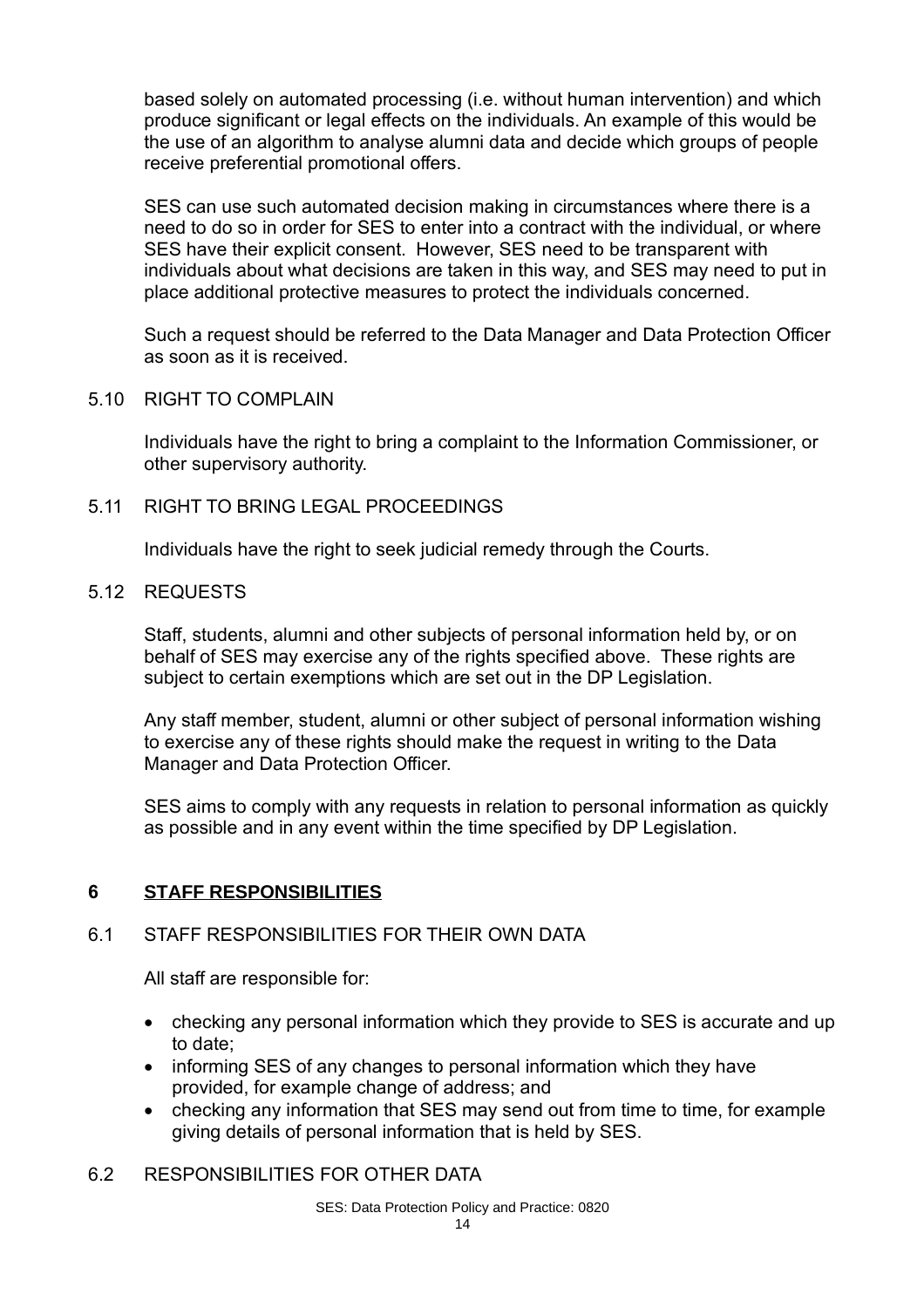If, as part of their responsibilities, staff have access to or use personal information about other people as part of their employment duties (for example, customer or guest personal information) they must comply with this policy and in SES's other policies and procedures for processing personal information (most notably the SES Acceptable Use of Technology policy).

As an individual you are responsible for ensuring that:

- Any personal data that you hold is kept securely
- Personal information is not disclosed either orally or in writing, accidentally or otherwise to any unauthorised third party
- Personal information is not transferred internationally without checking first that the right safeguards are in place.
- You avoid leaving any portable or mobile ICT equipment or removable storage media in unattended vehicles. Where this is not possible, it must be locked out of sight
- Passwords and logon information are not disclosed to anyone else
- Personal information is kept in a locked filing cabinet, or in a locked drawer, or
- If it is computerised, be password protected
- If kept temporarily on portable media be password protected, encrypted and kept securely, having been first discussed with the data manager
- Login passwords are changed when requested to do so by the data manager and in line with issued guidelines for password suitability
- If you are aware of a breach of security with passwords or logon information the Principal, Registered Manager, Head of Education or Young Adult Residential Support Manager is informed immediately

Staff should note that unauthorised disclosure will usually be a disciplinary matter, and may be considered gross misconduct in some cases. In particular any **deliberate** or **serious** breach of this Data Protection Policy by a member of staff may lead to dismissal and even to criminal prosecution.

# 6.3 ACCESS RESTRICTION

Only those staff who strictly require access to personal information for their role should have such access, and all staff must make sure that personal information is not shared with adults who do not need to see it.

# 6.4 SPECIAL CATEGORIES

Personal information about staff and others may include special categories of personal information or other information that needs to be treated sensitively. This is personal information relating to an individual's:

- racial or ethnic origin;
- political opinions;
- religious beliefs or other beliefs of a similar nature;
- membership of a trade union:
- physical or mental health or condition;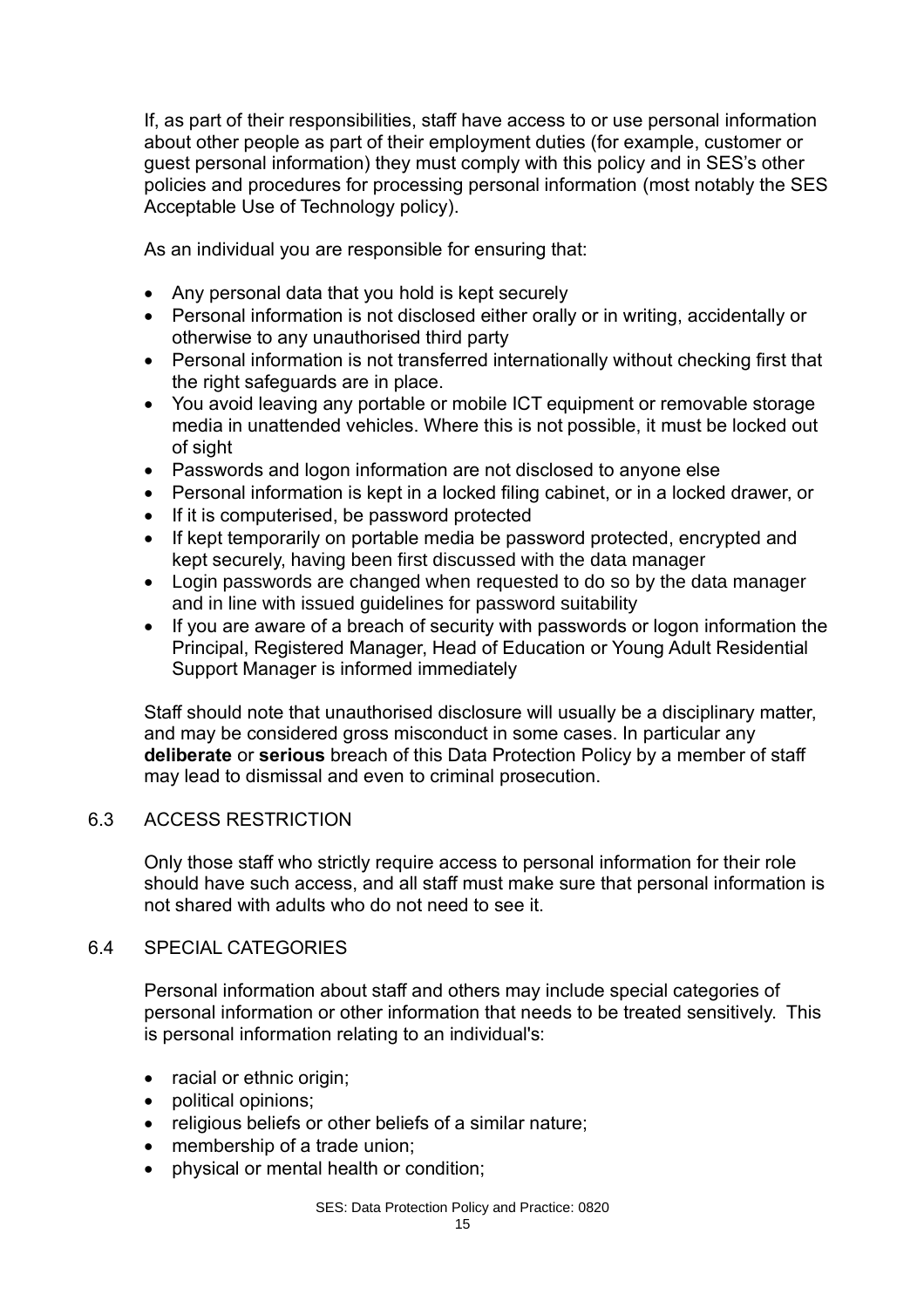- sexual life:
- biometric or genetic data (e.g. facial or iris imaging, or biological sample information.)
- commission or alleged commission of an offence;
- any proceedings for any offence or alleged offence, the disposal of such proceedings or any sentence imposed by a court

Particular care must be taken when dealing with any personal information falling under one or more of these headings. If in doubt, do take advice from the Data Manager and Data Protection Officer. In general, such personal information must be kept very secure and must only be allowed to be seen by a restricted number of people who need to know it. The Data Protection Officer will act as an intermediary between SES, employees, suppliers, customers, partners and others.

# **7 EMAIL COMMUNCIATION**

Due to the ease with which large quantities of personal data can be accidentally or inappropriately exposed when using email staff should be particularly careful to use email in a considered manner. In particular:

- Emails sent using the supplied '@specialisteducation.co.uk' domain are encrypted through the Office 365 system.
- External recipients of emails from '@specialisteducation.co.uk' domain can access messages via their own Microsoft 365 account, or by a one time passcode.
- If using an encrypted email attachment to send personal data do not include the password in the same email and preferably use a different communication method to send the password
- Emails sent from "@specialisteducation.co.uk" addresses to "@specialisteducation.co.uk" addresses are restricted to the secure environment and may include personal data
- Do not include any personal information in the "Subiect" field of email regardless of the recipient, in particular do not include child's names or other potential identifiers.
- Staff should make it a habit to preferentially use "Bcc" rather than "Cc", "Cc" should only be used where it is necessary for all recipients to see replies.
- When using Distribution Lists to send emails to those outside SES, ensure that email addresses are not shared. Use the "Bcc" facility so that email addresses are not displayed.

# **8 DBS CHECKS**

Agreement to SES processing certain types of personal data is a condition of employment for staff.

This includes information about previous criminal convictions.

SES: Data Protection Policy and Practice: 0820 All members of staff and volunteers who come into contact with children or vulnerable young adults will be subject to Enhanced DBS checks. SES has a duty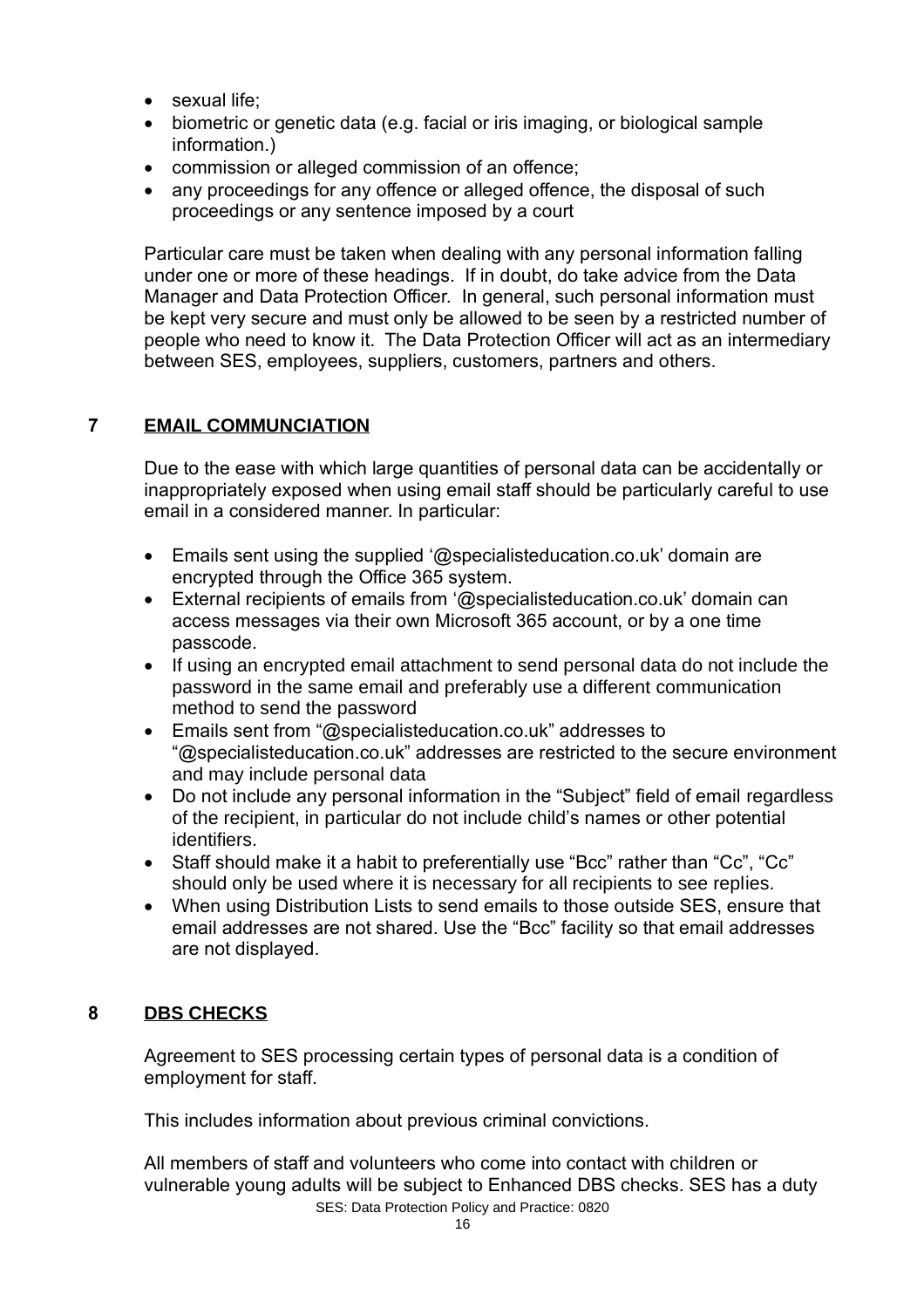under the Children Act, Health and Social Care Act and other enactments to ensure that staff are suitable for the job.

We also have a duty of care to all staff and volunteers, and must, therefore, make sure that employees and those who use SES facilities do not pose a threat or danger to other users.

# **9 MEDICAL INFORMATION**

SES will also ask for information about particular health needs, such as allergies to particular forms of medication, or any conditions such as asthma or diabetes.

SES will only use the information in the protection of the health and safety of the individual.

#### **10 AUDIT**

At the beginning of each financial year, SES shall undertake a data protection audit to benchmark year-on-year compliance and improvement.

# **11 APPENDICES**

- A Organisational Technological Measures
- B Subject Notifications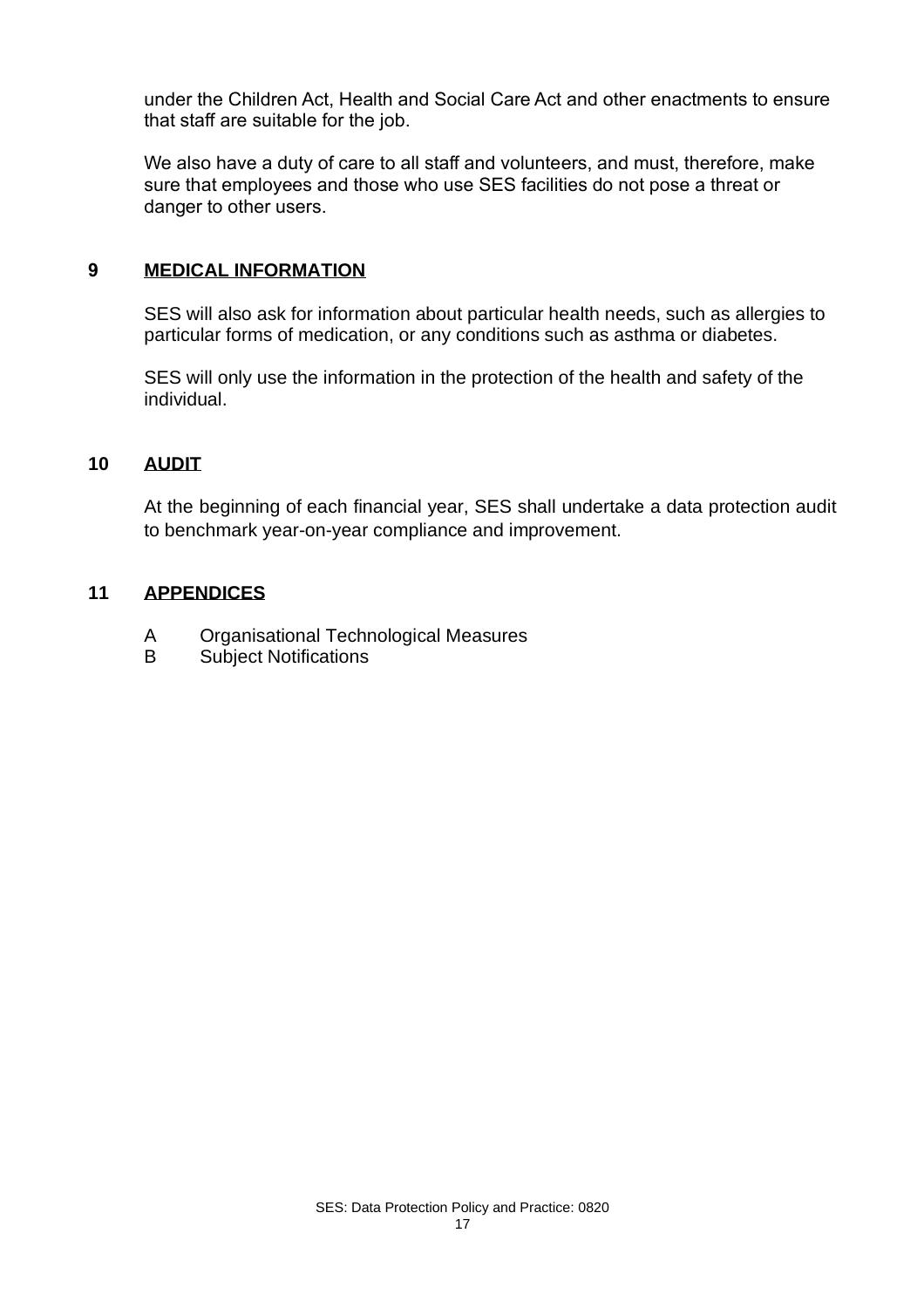# **APPENDIX A**

# **Organisational Technological Measures**

### **SES SERVERS**

Both Avocet House and Turnstone House have Apple Mac servers, located in the main administration offices. Each office is fully alarmed overnight and for any extended periods when not occupied by the staff, e.g. weekends.

Each server has two separate backups, both of which are encrypted. On each sites, the backups are located in different buildings to maximise the protection of SES data.

# **KERIO**

The Kerio Control Box is a UTM (Unified Threat Management) appliance that integrates Kerio's award winning Kerio Control software with specially matched hardware to create a complete network security solution for small and medium sized organizations. It is a complete Network Firewall, Router and IPS (Intrusion Prevention System). It also has built in Web and Content filtering with logging and a built in secure VPN, although this is not in use currently.

### **COMPANY EMAIL**

All SES email is hosted with Office 365, employing encryption for all communication. Multiple layers of encryption are in place at the same time. With Office 365, SES data is encrypted at rest and in transit, using several strong encryption protocols, and technologies that include Transport Layer Security/Secure Sockets Layer (TLS/SSL), Internet Protocol Security (IPSec), and Advanced Encryption Standard (AES).

# **PORTABLE LAPTOPS**

All staff are supplied with a laptop for personal, work related use and to gain access to the SES network. They are the prime method of communication (via email) in the 24/7 pace of rotational shift patterns. They are provided as a means of enabling colleagues to work more effectively and efficiently.

Staff adhere to guidelines within the Acceptable Use of Technology Policy and Practice Document. All laptop hard drives should be encrypted using Apple FileVault. Additionally, if an adult needs to leave their computer unattended temporarily whilst working, the screen saver (display lock) must be activated. Password management requires that each member of staff update their user login password for their laptop at least twice a year.

When using their laptop at home or away from the workplace, staff must follow the same high security standards. Laptops must be kept out of sight and securely in the boot of a car during transit. If left unattended in the home staff must be aware of the risk of family and friends accessing sensitive data, and therefore must take adequate measures to maintain security.

# **PASSWORD MANAGEMENT**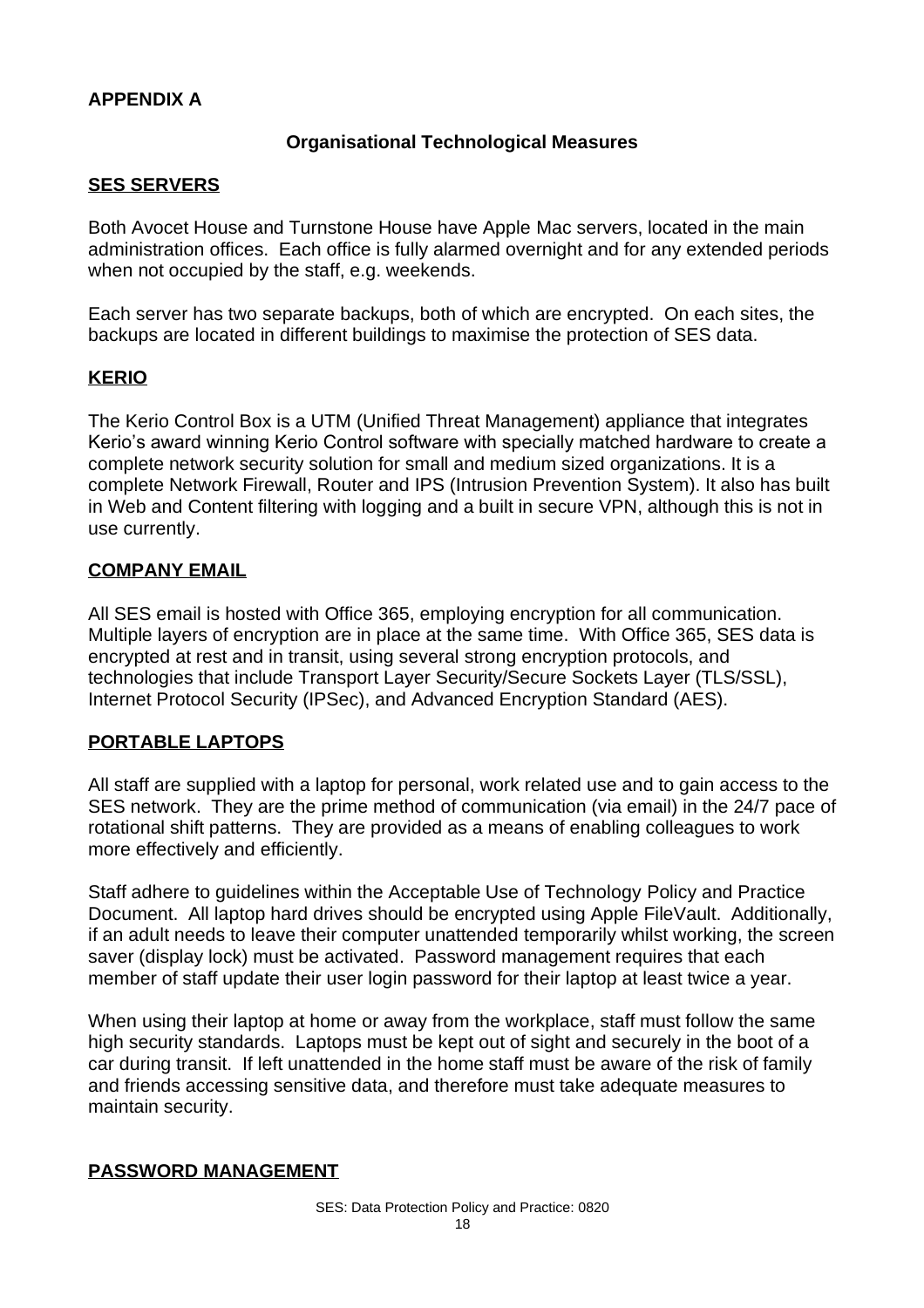Staff and young people are allocated passwords for the following technological services:

- Kerio Access to SES internet is password protected. No quest access is available. All staff have individual passwords that are not disclosed to any other parties.
- Network Staff access to SES network (server) is password protected. The Kerio and network passwords are different.
- Emails An email password is automatically set for staff by the system administrator. The email password is highly complex and can only be reset by the system administrator.
- Screen lock All staff must use a screen lock password for their laptop, that is updated twice per year as a minimum requirement. The screen lock must be activated whenever their laptop or workstation is unattended.
- Wifi SES wifi access is protected by a strong password only made available to the Principal and other designated senior leaders.

The System Administrator (currently System Solutions) maintains a secure list of all passwords for the various access required at SES establishments. A Controller – Processor signed agreement for data protection is in place with the system administrator.

# **CYBER INSURANCE**

SES have authorised cyber insurance to protect the company. The policy provides comprehensive cover protection for: Cyber Incident Response, Cyber Crime, System Damage and Business Interruption, Network Security and Privacy Liability, Media Liability, Technology Errors and Omissions and Court Attendance Costs.